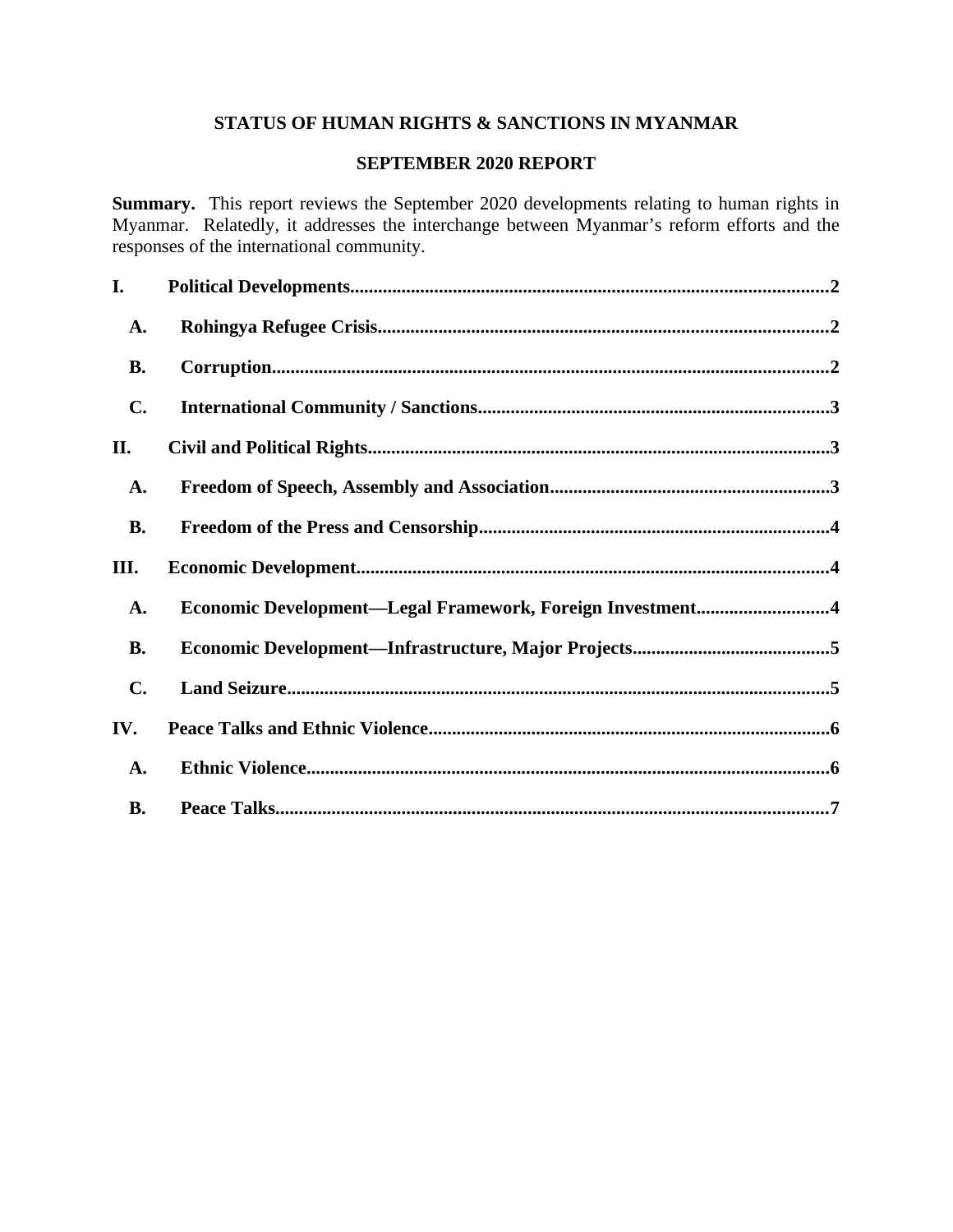#### **I. Political Developments**

#### <span id="page-1-1"></span><span id="page-1-0"></span>**A. Rohingya Refugee Crisis**

In May, Bangladesh authorities brought more than 300 Rohingya refugees to Bhasan Char, the remote island made entirely of silt that has not yet been assessed by the United Nations for its habitability.<sup>1</sup> The 300 refugees were returned to Bangladesh after being refused entry into Malaysia after a dangerous boat journey. They were turned back to sea by the Malaysian authorities and were subsequently rescued by Bangladesh's navy and brought to Bhasan Char. Rohingya refugees allege that they are being held against their will in jail-like conditions and subjected to rape and sexual assault.<sup>2</sup> One woman on Bhasan Char reported that the refugees had been told by the police that they would be held on the island for just two weeks. Another refugee reported that the refugees are being held in 50-square foot rooms with up to 5 people, that refugees were given dirty water filled with insects to drink, and that many women were covered in rashes.<sup>3</sup> Women on Bhasan Char stated that when they pleaded with police to be released, they were badly beaten, and alleged that one woman was recently caned so badly that she had to be taken to the hospital.<sup>4</sup> Amnesty International is calling for the Bangladesh authorities to conduct a full and thorough investigation into these allegations.<sup>5</sup> In response, the Bangladesh refugee relief and repatriation commissioner denied all allegations of sexual assault and said that no investigation would be carried out. He also said that no refugee would be forcibly relocated to the island.<sup>6</sup>

On September 5, the Bangladesh government arranged for a three-day "go and see visit" to Bhasan Char for 40 Rohingya refugees, many of them camp leaders.<sup>7</sup> Two of the leaders who were on the tour told the Guardian that they would not support any Rohingya being moved to the island or agree to bring their families there. $8$  They also said that after several Rohingya leaders spoke to the press about their concerns over the island, they were threatened by police and told to stay quiet.<sup>9</sup> Others in the delegation expressed serious concerns over the quality of medical facilities on the island, the lack of livelihood opportunities and the safety of the island during monsoon season.<sup>10</sup> The visitors reported that those detained on the island were not allowed to move freely on the island and must remain inside shelters that look like jail cells. Human Rights Watch notes that the arbitrary detention of hundreds of refugees on a possibly uninhabitable remote island without access to humanitarian assistance or basic services violates Bangladesh's international human rights obligations to provide security, freedom of movement, access to medical care, education and the right to work. $^{11}$ 

As conditions in Bangladesh refugee camps deteriorate, Rohingya refugees that set off on boat journeys continue to be met with a "collective unwillingness" of countries to take them in, according to the UNHCR, the United Nations refugee agency.<sup>12</sup> Most recently, approximately 30 Rohingya refugees are believed to have died in the Andaman sea after spending more than 200 days afloat.<sup>13</sup> During the first week of September, after seven months at sea, some 300 Rohingya refugees landed on the northern coast of Aceh, Indonesia.<sup>14</sup> The UNHCR notes that the Bali Process, created in 2002 by countries in the region to prevent such tragedies from happening, failed to save lives through rescue and disembarkation, as the group of refugees had repeatedly tried to disembark over the course of the journey to no avail.<sup>15</sup> In addition, the UNHCR states that "having created a mechanism to convene governments from across the region for precisely this purpose, the promise of that commitment remains unfulfilled."<sup>16</sup>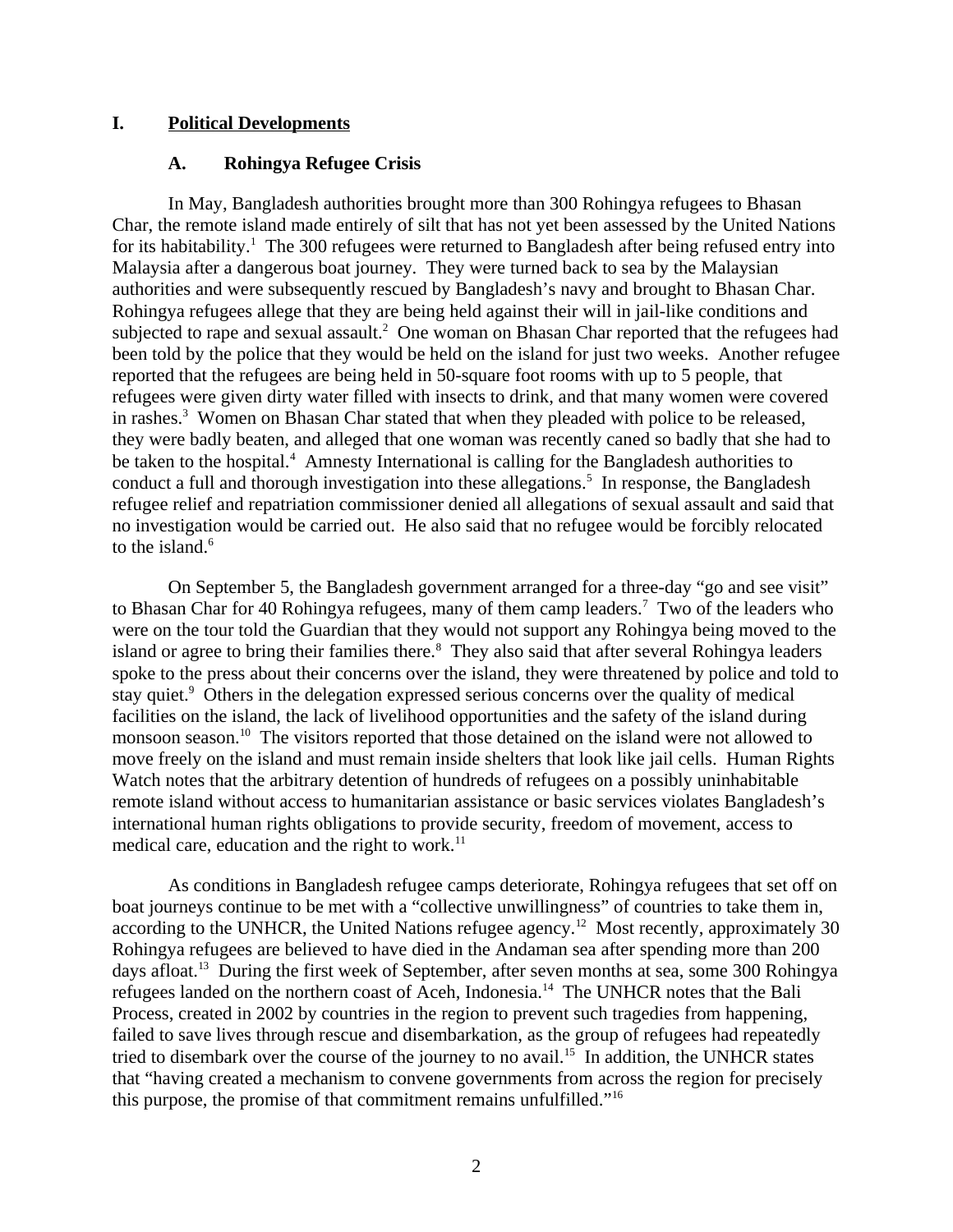#### <span id="page-2-3"></span>**B. Corruption**

The National League for Democracy ("NLD") published an election manifesto pledging that it will, *inter alia*, ensure that the military upholds the democratically elected government's policies.<sup>17</sup> The election manifesto also pledged "to address ethnic affairs and achieve internal peace; a constitution that ensures a genuine democratic federal union; and sustainable development."<sup>18</sup>

President Win Myint removed L Phaung Sho, now-former chief minister of Kayah State and NLD member, from office.<sup>19</sup> Kayah's parliament had voted two days earlier to impeach L Phaung Sho for misusing state funds.<sup>20</sup> The impeachment of L Phaung Sho represents the first time that a state parliament has used constitutional procedures to impeach a chief minister.<sup>21</sup> The NLD challenged the parliament's decision, pointing to irregularities in the parliament's process and accusing the Kayah parliament speaker of acting for personal reasons, including to weaken the NLD's image. $22$ 

The Ministry of Investment and Foreign Economic Relations announced that the government hired Roland Berger, a German consulting firm, to oversee the tender process for construction related to the New Yangon City project.<sup>23</sup> The firm will oversee a "Swiss" challenge" process whereby the China Communications Constriction Company's ("CCCC") initial development proposal will be made public, allowing other firms to offer competing tenders.<sup>24</sup> The CCCC's involvement in the project has been a source of controversy, with some pointing to the company's record of corruption and bribery.<sup>25</sup>

# <span id="page-2-2"></span>**C. International Community / Sanctions**

The Tatmadaw is demanding the return of two soldiers currently believed to be in the custody of the International Criminal Court ("ICC").<sup>26</sup> It is unclear how the two soldiers came to the Netherlands.<sup>27</sup> The two soldiers allegedly admitted to involvement in atrocities against the Rohingya during the "clearance operations" in 2017, including participation in killing more than 180 Rohingya men, women and children.<sup>28</sup> The soldiers' alleged confessions were filmed by the Arakan Army in July. Myanmar military spokesman Major General Zaw Min Tun said that taking the two soldiers to the ICC is an "intervention in the national judicial process."<sup>29</sup>

Bangledesh has expressed concern regarding the movement of troops along the Myanmar border. Myanmar's military acknowledged increased security along the Bangledeshi border.<sup>30</sup>

# **II. Civil and Political Rights**

# <span id="page-2-1"></span><span id="page-2-0"></span>**A. Freedom of Speech, Assembly and Association**

The Union Election Commission ("UEC") has said it is working with Myanmar's media regulatory body and Facebook to fight the spread of fake news and hate speech during the election campaign.<sup>31</sup> Hla Thein, chair of the UEC, said political parties have expressed concerns about fake news and hate speech spreading on the internet as the campaign gets into full swing. $32$ He said that while freedom of expression is protected and guaranteed in a democratic society,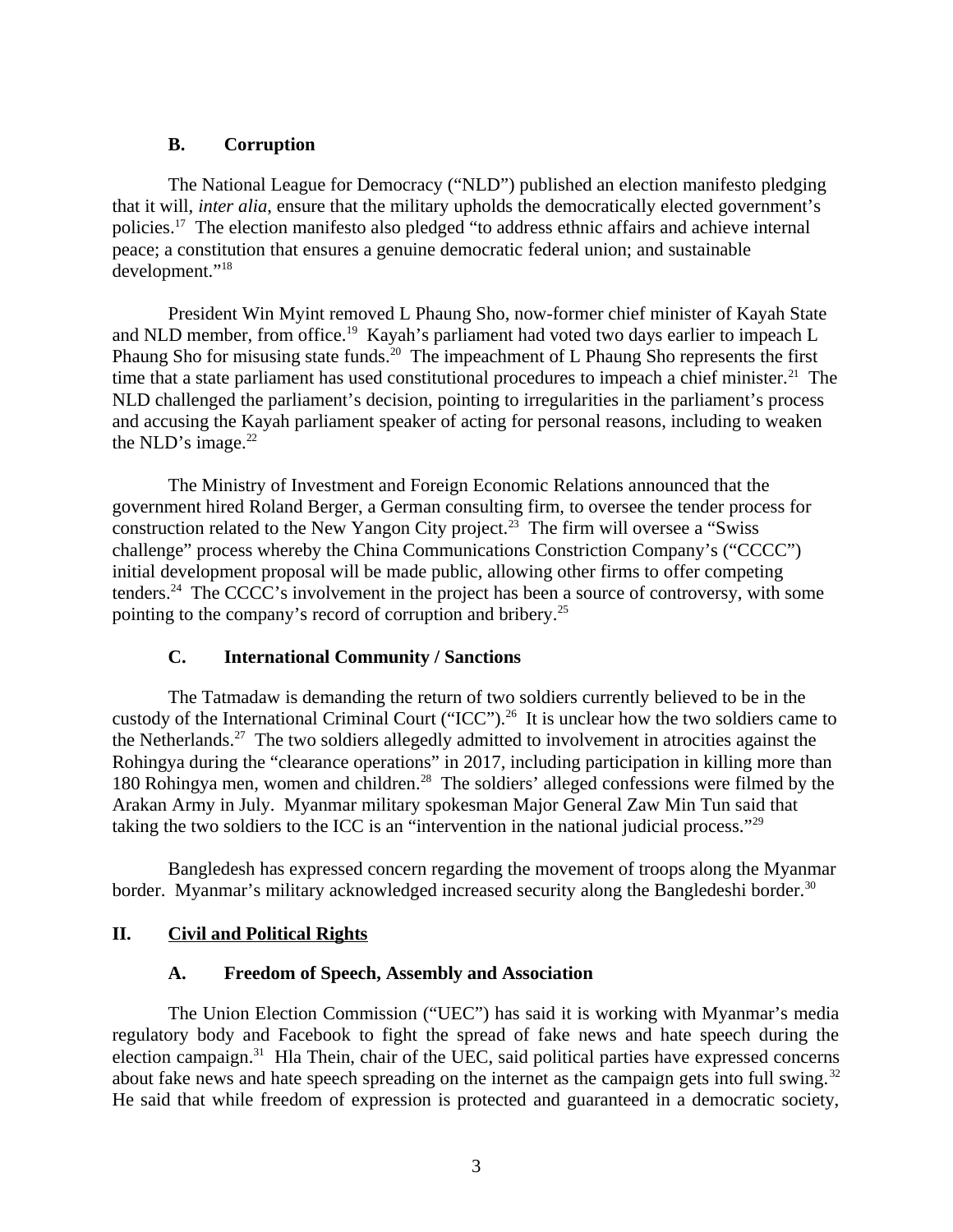information being shared with the public must be accurate.<sup>33</sup> Facebook also released a statement saying that it is preparing for the general election by improving the detection and removal of hate speech and content that incites violence and the prevention of the spread of misinformation.<sup>34</sup> Under Myanmar election law, anyone who files false claims of disinformation or hate speech can be punished by up to three years in prison and/or fined.<sup>35</sup> Advocating voting or not voting based on racial or religious grounds is also punishable by up to one year in prison and/or a fine. $36$ 

In a statement, Human Rights Watch called on the Myanmar authorities to cease responding to criticism of the government and military with arrests and prosecutions of students protesting human rights abuses.<sup>37</sup> The group also advocated for the immediate and unconditional release of students in custody.<sup>38</sup> At least 20 students have been charged or are facing arrest under various laws after joining protests or sticker campaigns critical of the government or military, including criticizing the mobile internet shutdown in Rakhine and Chin States.<sup>39</sup>

### <span id="page-3-0"></span>**B. Freedom of the Press and Censorship**

Myanmar's Democratic Party for a New Society ("DPNS") has canceled its election broadcasts on state-owned media after facing censorship.<sup>40</sup> From September 8 to November 6, political parties running in the election are allowed to deliver campaign speeches and explain their policies in 15-minute broadcasts on state-owned media.<sup>41</sup> So far, 28 parties have taken part.<sup>42</sup> Under campaign broadcast rules, parties must submit a script for the broadcast for the approval of the UEC.<sup>43</sup> The DPNS chairman, Aung Moe Zaw, said comments on children's rights and controversial business projects affecting citizens, such as the Letpadaung copper mine in Sagaing Region, and the use of the word "oppressed" were ordered to be removed by the UEC from the broadcast.<sup>44</sup> The party's vice-chairwoman, Noe Noe Htet San, said that the UEC's censorship harms freedom of expression.<sup>45</sup> The campaign broadcast rules prohibit any content that is deemed to disturb the rule of law, cause instability, defame the state or military, incite the civil service not to perform its duty or spark hatred among different groups.<sup>46</sup> Human rights groups have called for the restrictions to be relaxed ahead of the election.<sup>47</sup>

An anonymous group of activists, Justice for Myanmar, has launched a new website to circumvent the Myanmar telecommunication ministry's ban of its official webpage.<sup>48</sup> The new site serves to "enable continued access" to the group's findings, which include a number of investigations online about the business activities of Myanmar's military.<sup>49</sup> The Directorate of Communications director-general Myo Swe said the ban was based on a compliant by a social media monitoring group linked to the military.<sup>50</sup> The ban has been criticized by international and local rights groups.<sup>51</sup> "The Myanmar government has become increasingly brazen in its efforts to silence critical voices," said Asia representative for Article 19, Mathew Bugher.<sup>52</sup> He continued, "The order to block a website reporting on the misdeeds of the Myanmar military strikes at the heart of the right to freedom of expression."<sup>53</sup>

Sixteen universities in Myanmar, including the University of Yangon, have been declared autonomous from the government by the Ministry of Education.<sup>54</sup> The Ministry of Education will no longer take charge of managing the schools and syllabuses that are appropriate for the specific regions and they can be drafted by university officials.<sup>55</sup> In addition, the universities will have the right to manage their staff.<sup>56</sup>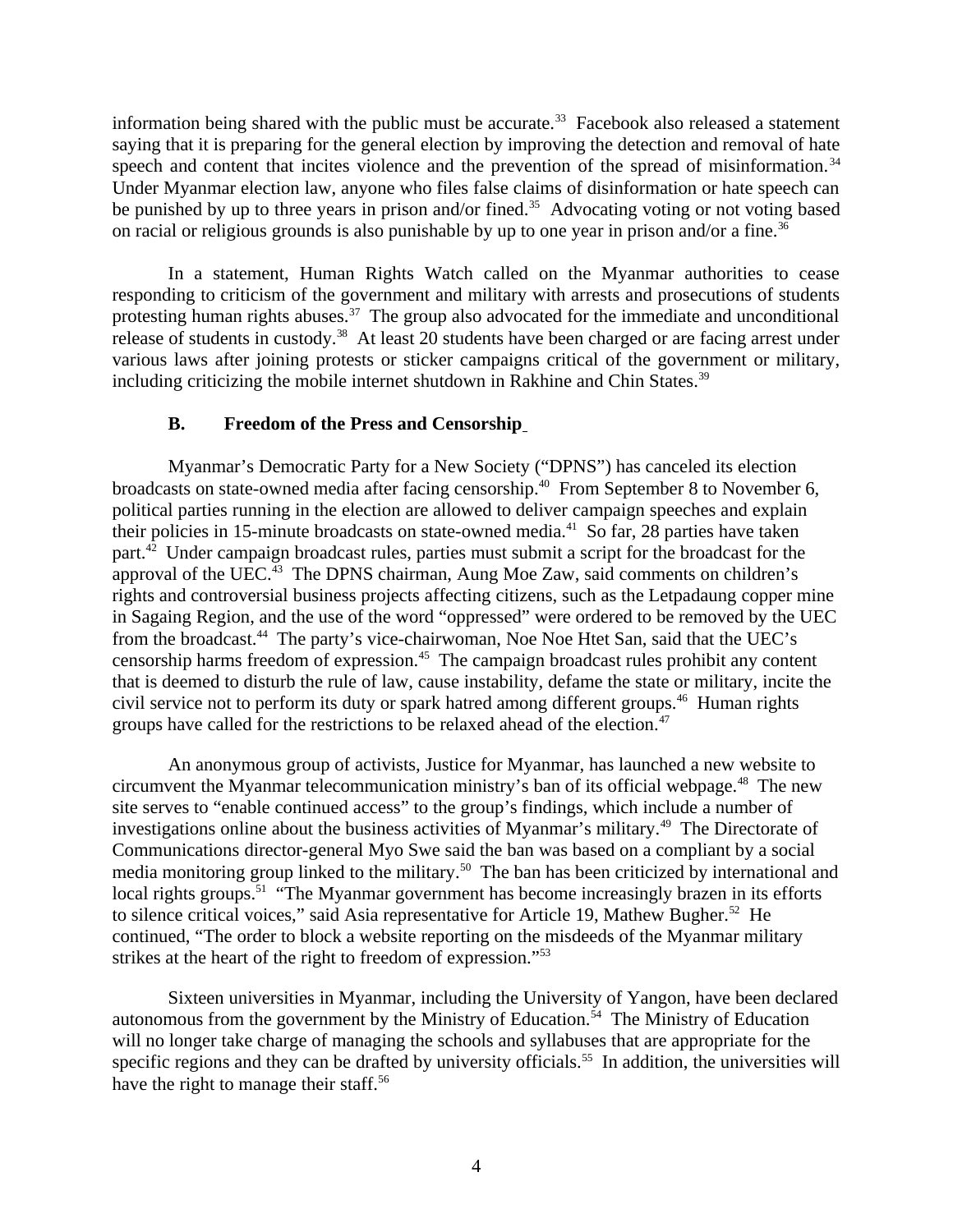### **III. Economic Development**

### <span id="page-4-2"></span><span id="page-4-1"></span>**A. Economic Development—Legal Framework, Foreign Investment**

South Korean officials plan to hold a virtual meeting with Myanmar officials to share ways to expand economic ties and overcome economic jitters sparked by the COVID-19 pandemic.<sup>57</sup> Industry Minister Sung Yun-Mo will meet his Myanmar counterpart, Than Myint, via a videoconference to exchange ideas on pending economic issues between the two countries, according to the Ministry of Trade, Industry and Energy. During the meeting, the two countries plan to discuss a wide array of issues covering trade, industry, energy and investment.

The Yangon Region Investment Committee approved six foreign enterprises' planned investments in the region, which are estimated to create 3,876 local employment opportunities.<sup>58</sup> With a combined capital of US\$15.727 million, the permitted investments will boost the manufacturing sector of Yangon region, which absorbs 60% of investment into the country.

Despite the surge of COVID-19 in Myanmar, Chinese companies, including state-owned energy giants, are seeking opportunities to invest in the Dawei Special Economic Zone (SEZ). The SEZ is a US\$8 billion (10.4 trillion kyats) strategic project in southern Myanmar's Tanintharyi Region that is set to be Southeast Asia's largest industrial complex.<sup>59</sup> The project includes a deep seaport and is expected to be a boon for firms currently relying on the transport of goods via the crowded Malacca Strait. The planned project also includes high-tech industrial zones, information technology zones, export-processing zones, port area zones, transportation zones, service business zones and other infrastructure projects.

# <span id="page-4-0"></span>**B. Economic Development—Infrastructure, Major Projects**

Following a bilateral meeting held on September 3 between Myanmar and Indian officials, the Ministry of Electricity and Energy ("MOEE") proposed buy 1600-megawatts of power from India via cross border transmission. $60$  As of yet, power prices have not been disclosed and Indian companies are conducting ground surveys for the transmission line, construction of which is anticipated to commence in 2025.

The Ministry of Transport and Communications is planning to develop several inland ports along the Ayeyarwady River and Chindwin River to improve inland logistics and river transportation. $61$  The five new ports are in Magway, Pakokku and Bhamo, along the Ayeyarwady River, as well as in Kalewa and Monywa, along the Chindwin River. <sup>62</sup> New infrastructure is needed as the existing inland ports along the rivers are outdated and lack the modern equipment such as cranes needed to handle large volumes of cargo. <sup>63</sup> The new ports will also help to enhance trade with India, China and Thailand.<sup>64</sup>

On September 16, four Myanmar engineers involved in the Dala Bridge Project tested positive for COVID-19, after which construction work on the Dala side of the bridge was halted.<sup>65</sup> The bridge, also known as the Myanmar – Korea Friendship Bridge, is expected to cost US\$168 million and is being funded with a US\$137.8 million loan from the South Korea Economic Development Cooperation Fund at an interest rate of 1%.<sup>66</sup> The remaining US\$30.3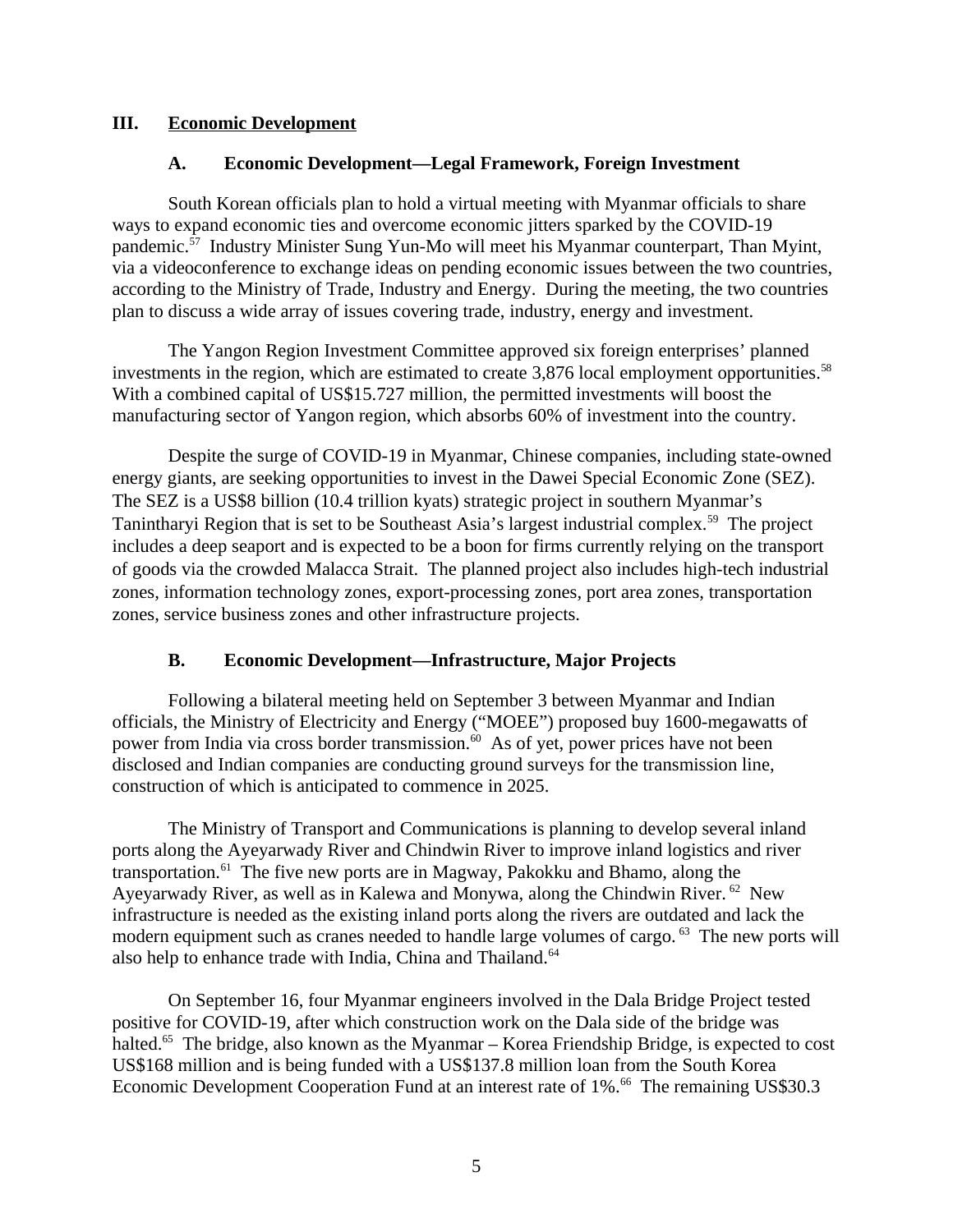million will be funded by the Myanmar government.<sup>67</sup> Up until last month, construction of the Dala Bridge was anticipated to be completed by October 22.

### <span id="page-5-3"></span>**C. Land Seizure**

<span id="page-5-2"></span>There have been no material updates since the last report.

### **IV. Peace Talks and Ethnic Violence**

### <span id="page-5-1"></span>**A. Ethnic Violence**

There have been no material updates since the last report.

### <span id="page-5-0"></span>**B. Peace Talks**

A spokesperson for the Kachin Independence Army ("KIA"), Colonel Naw Bu, said the government, Arakan Army, Myanmar National Democratic Alliance Army, KIA and Ta'aing National Liberation Army will discuss signing a ceasefire agreement during peace talks via videoconference.<sup>68</sup> A date has not yet been set.<sup>69</sup> Clashes continue between the Tatmadaw and KIA fighters in Muse Township in Shan State.<sup>70</sup>

Tatmadaw Commander-in-Chief Senior General Min Aung Hlaing urged the ethnic armed groups that have not joined the national peace process to put aside their arms and start peace talks.<sup>71</sup> He said the military is committed to the Nationwide Ceasefire Agreement, which the Tatmadaw requires the groups to sign before they can join the peace process.<sup>72</sup> In response to the Senior General's comments, Sai Leun, chair of the National Democratic Alliance Army ("NDAA"), one of the seven holdout groups, said the NDAA is pursuing peace.<sup>73</sup>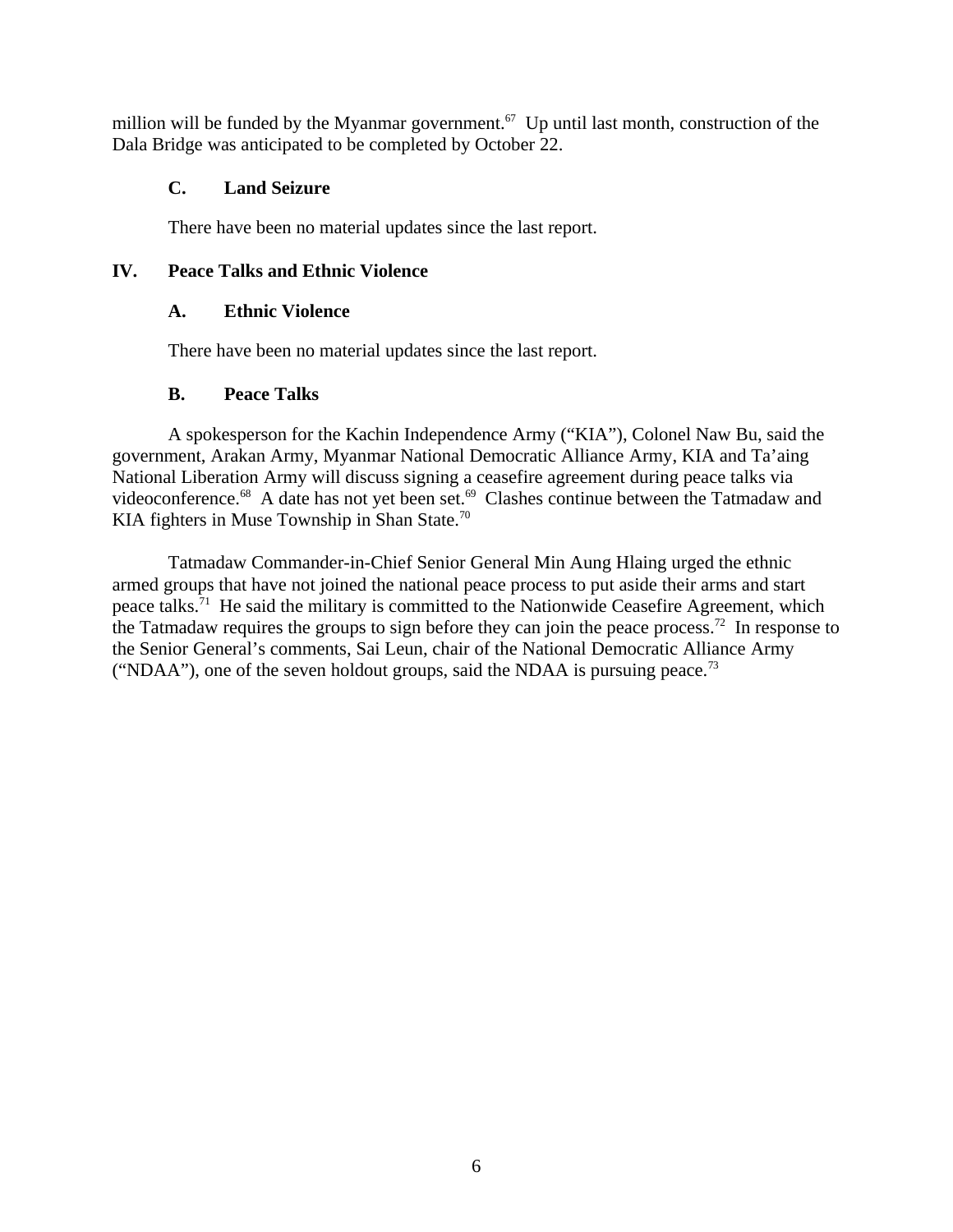<sup>1</sup> Amnesty International, September 15, 2020: [https://www.amnesty.org/en/latest/news/2020/09/bangladesh-rohingya-refugees-must](https://www.amnesty.org/en/latest/news/2020/09/bangladesh-rohingya-refugees-must-participate-in-decisions-affecting-their-lives/)[participate-in-decisions-affecting-their-lives/.](https://www.amnesty.org/en/latest/news/2020/09/bangladesh-rohingya-refugees-must-participate-in-decisions-affecting-their-lives/) <sup>2</sup> The Guardian, September 21, 2020: [https://www.theguardian.com/world/2020/sep/22/rohingya-refugees-allege-sexual-assault-on](https://www.theguardian.com/world/2020/sep/22/rohingya-refugees-allege-sexual-assault-on-bangladeshi-island)[bangladeshi-island.](https://www.theguardian.com/world/2020/sep/22/rohingya-refugees-allege-sexual-assault-on-bangladeshi-island) 3 *Id*.

4 *Id*.

5 *Id.*

6 *Id*.

<sup>7</sup> Human Rights Watch, September 15, 2020: [https://www.hrw.org/news/2020/09/15/bangladesh-reunify-rohingya-refugee-families#.](https://www.hrw.org/news/2020/09/15/bangladesh-reunify-rohingya-refugee-families) <sup>8</sup> The Guardian, September 21, 2020: <u>https://www.theguardian.com/world/2020/sep/22/rohingya-refugees-allege-sexual-assault-on-</u> [bangladeshi-island.](https://www.theguardian.com/world/2020/sep/22/rohingya-refugees-allege-sexual-assault-on-bangladeshi-island)

9 *Id*.

<sup>10</sup> *Id*. <sup>11</sup> *Id*.

<sup>12</sup> United Nations, September 7, 2020: [https://news.un.org/en/story/2020/09/1071812.](https://news.un.org/en/story/2020/09/1071812)

<sup>13</sup> *Id*.

 $^{14}$  *Id.* 

 $^{15}$  *Id.* 

<sup>16</sup> *Id*.

<sup>17</sup> The Irrawaddy, September 2, 2020: [https://www.irrawaddy.com/elections/myanmars-ruling-party-vows-reform-military-election](https://www.irrawaddy.com/elections/myanmars-ruling-party-vows-reform-military-election-manifesto.html)[manifesto.html.](https://www.irrawaddy.com/elections/myanmars-ruling-party-vows-reform-military-election-manifesto.html)

 $\overline{\phantom{a}^{18}}Id.$ 

<sup>19</sup> The Irrawaddy, September 3, 2020: [https://www.irrawaddy.com/news/burma/myanmar-president-removes-kayah-state-chief](https://www.irrawaddy.com/news/burma/myanmar-president-removes-kayah-state-chief-minister-office-misusing-funds.html)[minister-office-misusing-funds.html.](https://www.irrawaddy.com/news/burma/myanmar-president-removes-kayah-state-chief-minister-office-misusing-funds.html)

 $\overline{^{20}}$  *Id.* 

<sup>21</sup> *Id.*

<sup>22</sup> *Id.*

<sup>23</sup> The Irrawaddy, September 7, 2020: [https://www.irrawaddy.com/news/burma/myanmar-hires-german-firm-oversee-bidding-initial](https://www.irrawaddy.com/news/burma/myanmar-hires-german-firm-oversee-bidding-initial-phase-china-backed-new-yangon-city.html)[phase-china-backed-new-yangon-city.html.](https://www.irrawaddy.com/news/burma/myanmar-hires-german-firm-oversee-bidding-initial-phase-china-backed-new-yangon-city.html)

 $^{24}$  *Id.* <sup>25</sup> *Id.*

<sup>26</sup> The Irrawaddy, September 14, 2020: [https://www.irrawaddy.com/news/burma/myanmar-military-demands-return-two-soldiers](https://www.irrawaddy.com/news/burma/myanmar-military-demands-return-two-soldiers-confessed-rohingya-atrocities.html)[confessed-rohingya-atrocities.html.](https://www.irrawaddy.com/news/burma/myanmar-military-demands-return-two-soldiers-confessed-rohingya-atrocities.html)

 $\frac{27}{27}$  *Id.* 

<sup>28</sup> *Id.* <sup>29</sup> *Id.*

<sup>30</sup> The Irrawaddy, September 16, 2020: [https://www.irrawaddy.com/news/burma/bangladesh-worried-myanmar-border](https://www.irrawaddy.com/news/burma/bangladesh-worried-myanmar-border-deployments.html)[deployments.html.](https://www.irrawaddy.com/news/burma/bangladesh-worried-myanmar-border-deployments.html)

<sup>31</sup> Myanmar Times, September 2, 2020: [https://www.mmtimes.com/news/uec-works-media-body-facebook-halt-fake-news.html.](https://www.mmtimes.com/news/uec-works-media-body-facebook-halt-fake-news.html) <sup>32</sup> *Id*.

<sup>33</sup> *Id*.

<sup>34</sup> Mizzima, September 2, 2020: [http://mizzima.com/article/facebook-prepares-combat-misuse-its-platform-2020-myanmar-election;](http://mizzima.com/article/facebook-prepares-combat-misuse-its-platform-2020-myanmar-election) Mizzima, September 20, 2020: [http://mizzima.com/article/facebook-takes-measures-its-platform-myanmar-2020-election.](http://mizzima.com/article/facebook-takes-measures-its-platform-myanmar-2020-election) <sup>35</sup> Myanmar Times, September 2, 2020:<https://www.mmtimes.com/news/uec-works-media-body-facebook-halt-fake-news.html> <sup>36</sup> *Id*.

<sup>37</sup> Mizzima, September 24, 2020: [http://mizzima.com/article/hrw-calls-charges-against-students-be-dropped.](http://mizzima.com/article/hrw-calls-charges-against-students-be-dropped)

<sup>38</sup> *Id*.

<sup>39</sup> *Id*.

<sup>40</sup> The Irrawaddy, September 21, 2020: [https://www.irrawaddy.com/elections/political-party-withdraws-election-broadcast](https://www.irrawaddy.com/elections/political-party-withdraws-election-broadcast-censorship-myanmar-authorities.html)[censorship-myanmar-authorities.html.](https://www.irrawaddy.com/elections/political-party-withdraws-election-broadcast-censorship-myanmar-authorities.html)

 $\overline{41}$  *Id.* 

<sup>42</sup> *Id*. <sup>43</sup> *Id*.

<sup>44</sup> *Id*.

<sup>45</sup> *Id*.

<sup>46</sup> *Id*.

<sup>47</sup> *Id*.

<sup>48</sup> Myanmar Times, September 3, 2020: [https://www.mmtimes.com/news/activists-launch-mirror-site-bypass-myanmar](https://www.mmtimes.com/news/activists-launch-mirror-site-bypass-myanmar-censorship.html)[censorship.html.](https://www.mmtimes.com/news/activists-launch-mirror-site-bypass-myanmar-censorship.html)

<sup>49</sup> *Id*.

<sup>50</sup> *Id*.

<sup>51</sup> *Id*. <sup>52</sup> *Id*.

<sup>53</sup> *Id*.

54 Myanmar Times, September 3, 2020: [https://www.mmtimes.com/news/16-myanmar-universities-declared-autonomous.html.](https://www.mmtimes.com/news/16-myanmar-universities-declared-autonomous.html) <sup>55</sup> *Id*.

<sup>56</sup> *Id*.

<sup>57</sup> Mizzima, September 17, 2020: [http://mizzima.com/article/myanmar-south-korea-expand-ties.](http://mizzima.com/article/myanmar-south-korea-expand-ties)

58 Mizzima, September 24, 2020: [http://mizzima.com/article/yangon-region-investment-committee-permits-six-foreign-investors.](http://mizzima.com/article/yangon-region-investment-committee-permits-six-foreign-investors)